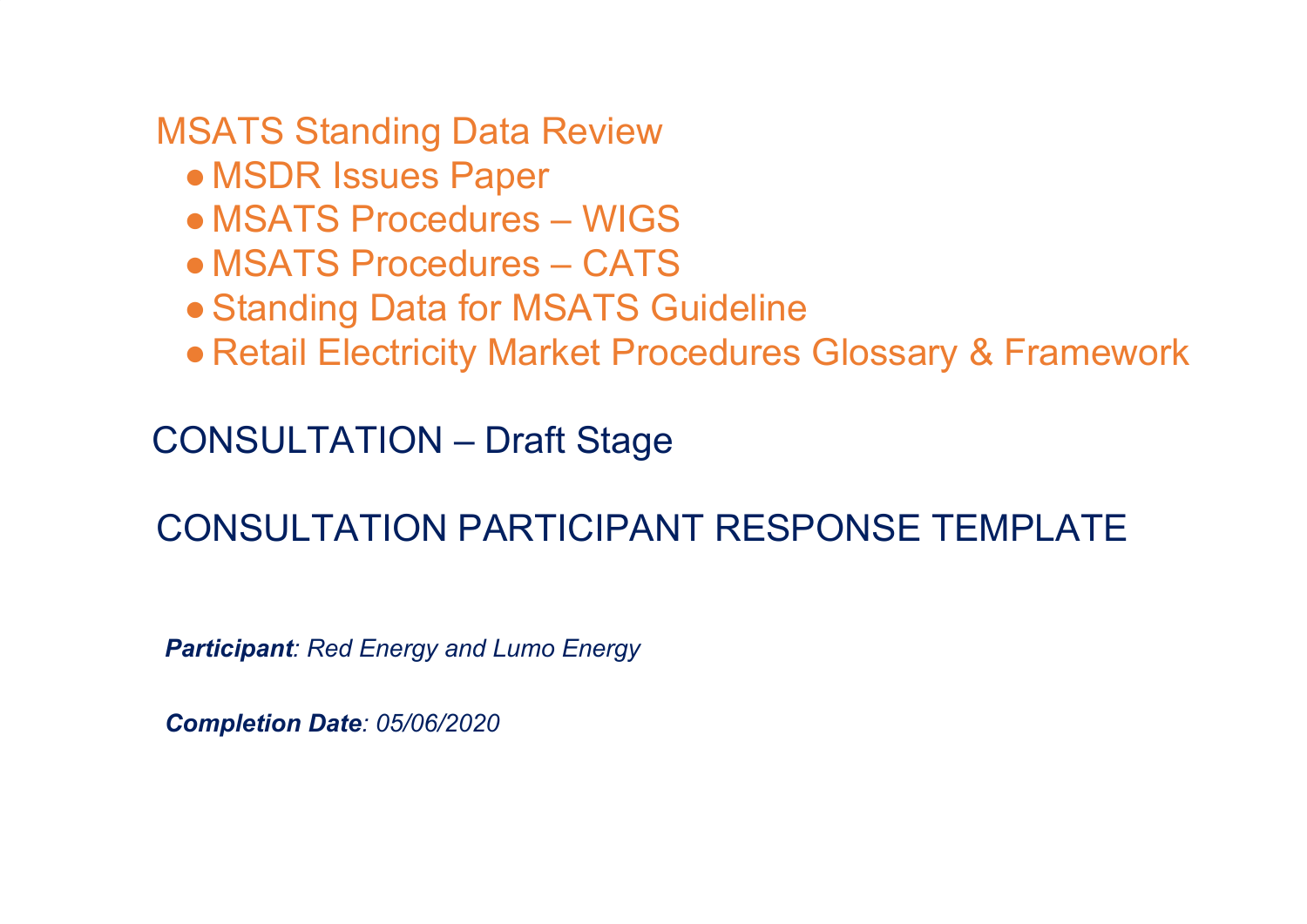## Table of Contents

| Context                                                         | 3              |
|-----------------------------------------------------------------|----------------|
| Questions raised in the MSATS Standing Data Review Draft Report |                |
| <b>Material Issues</b>                                          | 3              |
| <b>Data Transition</b>                                          | 5 <sub>1</sub> |
| <b>Other Matters</b>                                            | 7 <sup>7</sup> |
| <b>Proposed Changes in MSATS Procedures - WIGS</b>              | <b>10</b>      |
| <b>Proposed Changes in MSATS Procedures - CATS</b>              |                |
| <b>Proposed Changes in Standing Data for MSATS Guideline</b>    |                |
| <b>Other Issues Related to Consultation Subject Matter</b>      | <b>11</b>      |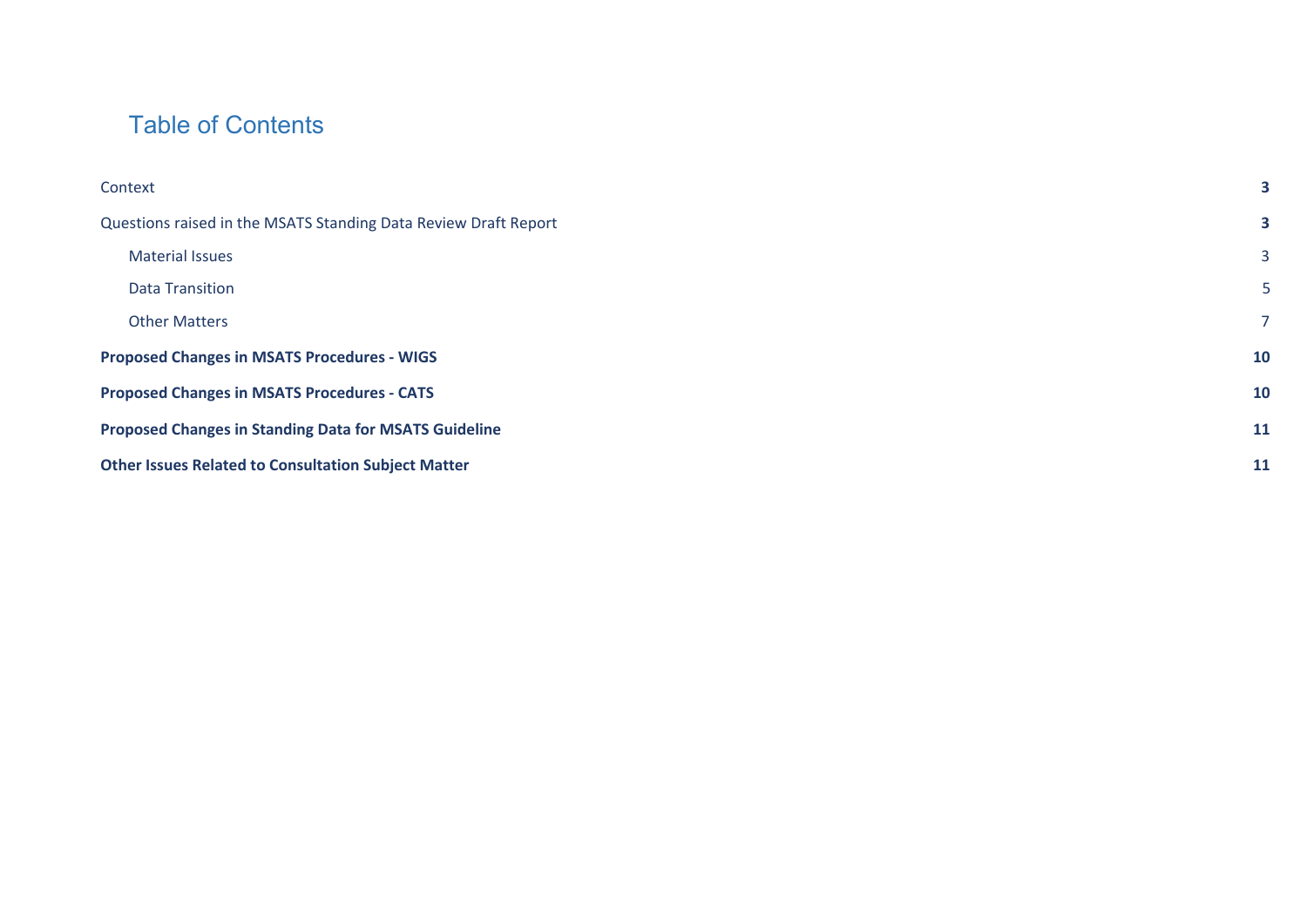# <span id="page-2-0"></span>**1. Context**

This template is to assist stakeholders in giving feedback to the questions raised in the Draft Report about the proposed changes to the MSATS Standing Data.

### <span id="page-2-1"></span>**2. Questions raised in the MSATS Standing Data Review Draft Report**

#### <span id="page-2-2"></span>**2.1 Material Issues**

| <b>Information</b><br><b>Category</b>                         | Q No. | <b>Question</b>                                                                                                                                                                                                                                                              | <b>Participant Comments</b>                                                                                                                                                                                                                                                                                                                                                                                                                                                                                                              |
|---------------------------------------------------------------|-------|------------------------------------------------------------------------------------------------------------------------------------------------------------------------------------------------------------------------------------------------------------------------------|------------------------------------------------------------------------------------------------------------------------------------------------------------------------------------------------------------------------------------------------------------------------------------------------------------------------------------------------------------------------------------------------------------------------------------------------------------------------------------------------------------------------------------------|
| Type 4a Metering<br>Installation<br>(MRAM) Reason             | 1.    | What are the key issues for AEMO to consider in working<br>with stakeholders to explore with the AEMC the potential<br>benefits of enhanced access to exception information?                                                                                                 | Red and Lumo continue to support the addition of this<br>field. This field would help to profile areas where<br>telecommunication coverage is poor (poor or no signal),<br>which assists retailers and MPs with making an early and<br>correct decision regarding what type of service order to<br>raise - such as remote re-en or attendance required. We<br>consider that this will be something which will become<br>more and more useful as the penetration of meters<br>increases and jurisdictions allow for remote energisations. |
| <b>Metering</b><br>Installation<br>Transformer<br>Information | 2.    | In the cases where transformers have dual secondary<br>windings or more (500kV: 110V: 110V), how would<br>participants prefer to see those represented in the<br>enumerated list for VT Ratio, keeping in mind that a<br>transformer can have up to five secondary windings? | No comment at this time                                                                                                                                                                                                                                                                                                                                                                                                                                                                                                                  |
| <b>Shared Fuse</b><br><b>Details</b>                          | 3.    | Through what mechanism can a MC or MP communicate<br>with an LNSP to instigate shared isolation point status<br>changes?                                                                                                                                                     | No comment at this time                                                                                                                                                                                                                                                                                                                                                                                                                                                                                                                  |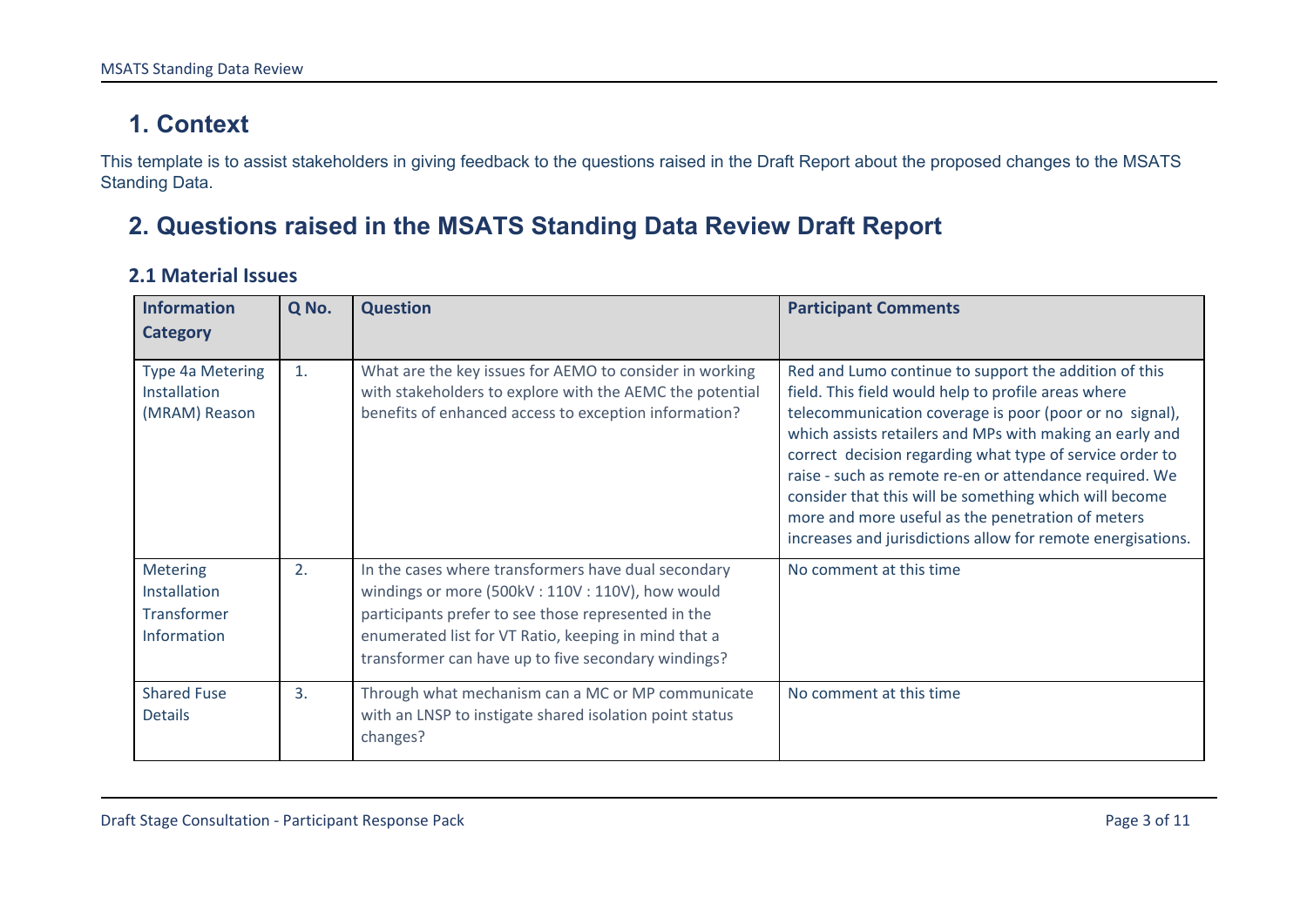| <b>GPS Coordinates</b>                                   | 4. | Please explain the benefits for expanding the GPS<br>coordinates field to cover all NMIs given this would be a<br>significant cost? For example, some multi-floor buildings<br>would have the same GPS coordinates so you may also<br>need to have elevation for which floor (assuming metering<br>on each unit)?                                                                                                                                                                                                               | Red and Lumo see the introduction of the GPS coordinates<br>as a potential for improving customer satisfaction and<br>experience, and reduce costs. We currently manage calls<br>with customers where certain jobs have not been<br>performed due to the meter not being located by the field<br>crew, further rework and orders being raised multiple<br>times, adding to the cost of the work. This field would<br>help to mitigate these issues, leading to a positive<br>customer outcome. |
|----------------------------------------------------------|----|---------------------------------------------------------------------------------------------------------------------------------------------------------------------------------------------------------------------------------------------------------------------------------------------------------------------------------------------------------------------------------------------------------------------------------------------------------------------------------------------------------------------------------|------------------------------------------------------------------------------------------------------------------------------------------------------------------------------------------------------------------------------------------------------------------------------------------------------------------------------------------------------------------------------------------------------------------------------------------------------------------------------------------------|
|                                                          | 5. | AEMO has applied the definition of rural using the<br>'Designated regional area postcodes' to gain consistency in<br>approach, however feedback indicates a mixed response<br>to this option. Is there an alternate NEM wide definition<br>that can be applied across the NEM? AEMO notes, for<br>example, in Queensland NMIs are required to be classified<br>as urban, short rural and long rural for Guaranteed Service<br>Levels. Is there something similar to this in other<br>jurisdictions and can it be applied there? | Red and Lumo believe GPS should be applied to all<br>NMI's/meters. We recognise it may be more difficult in<br>apartment blocks. We note that this is still possible when<br>the GPS is matched with a well populated Network<br>Additional Information field.                                                                                                                                                                                                                                 |
|                                                          | 6. | Do you agree with AEMO proposal? If yes, why? If no, why<br>not? Please provide reasons.                                                                                                                                                                                                                                                                                                                                                                                                                                        | Red and Lumo support the introduction of GPS<br>coordinates, and believe this field should be applied to all<br>NMI's/meters. We recognise it may be more difficult in<br>apartment blocks. We note that this is still possible when<br>the GPS is matched with a well populated Network<br>Additional Information field.                                                                                                                                                                      |
| <b>Network</b><br>Additional<br><b>Information field</b> | 7. | What uses do participants (retailers, networks and<br>metering parties) have for the Network Additional<br>Information field?                                                                                                                                                                                                                                                                                                                                                                                                   | Red and Lumo consider that this field would be useful,<br>especially for manually read meters. We expect that this<br>field will contain any access information and additional<br>meter location information as a free text field. It may be                                                                                                                                                                                                                                                   |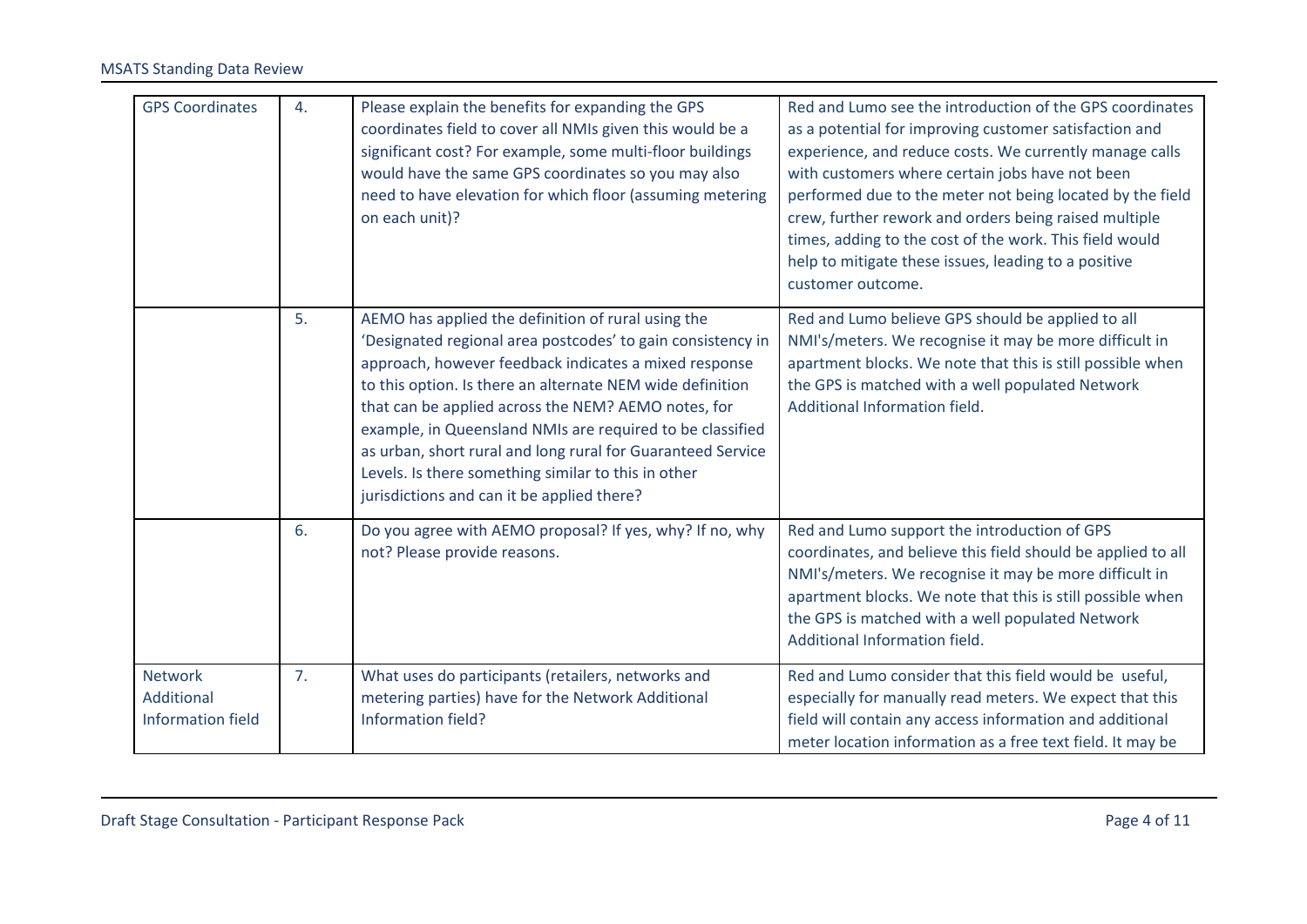|    |                                                                                                                                                                            | possible to enumerate this information, however due to<br>the multitude of permutations and access variances, free<br>text may be more appropriate. All additional information<br>that will assist in creating a positive customer experience,<br>when communicating with customers about what could<br>impede on access to the meter or confirm where it can be<br>located. |
|----|----------------------------------------------------------------------------------------------------------------------------------------------------------------------------|------------------------------------------------------------------------------------------------------------------------------------------------------------------------------------------------------------------------------------------------------------------------------------------------------------------------------------------------------------------------------|
| 8. | Are there other fields that may be suitable to apply this<br>information? For example, Meter Location field with an<br>increased character length available for the field. | No comment at this time                                                                                                                                                                                                                                                                                                                                                      |
| 9. | Do you agree with retaining the Network Additional<br>Information field?                                                                                                   | Red and Lumo support retaining this field.                                                                                                                                                                                                                                                                                                                                   |

#### <span id="page-4-0"></span>**2.2 Data Transition**

| <b>Information</b> | Q No. | <b>Question</b>                                                                                 | <b>Participant Comments</b>                                                                                                                                                                                                                                                                                                                                                                           |
|--------------------|-------|-------------------------------------------------------------------------------------------------|-------------------------------------------------------------------------------------------------------------------------------------------------------------------------------------------------------------------------------------------------------------------------------------------------------------------------------------------------------------------------------------------------------|
| <b>Category</b>    |       |                                                                                                 |                                                                                                                                                                                                                                                                                                                                                                                                       |
| <b>Scenarios</b>   | 10.   | For Removed fields, would you prefer Option 1 (retain<br>history) or Option 2 (remove history)? | Red and Lumo consider that until a final decision has<br>been made on which fields will be removed, then we are<br>unable to make an informed decision in regards to this<br>question. We consider that this will be the case for most<br>other participants too, and we recommend that AEMO<br>re-raise this question for consideration after the final<br>decision on which fields will be removed. |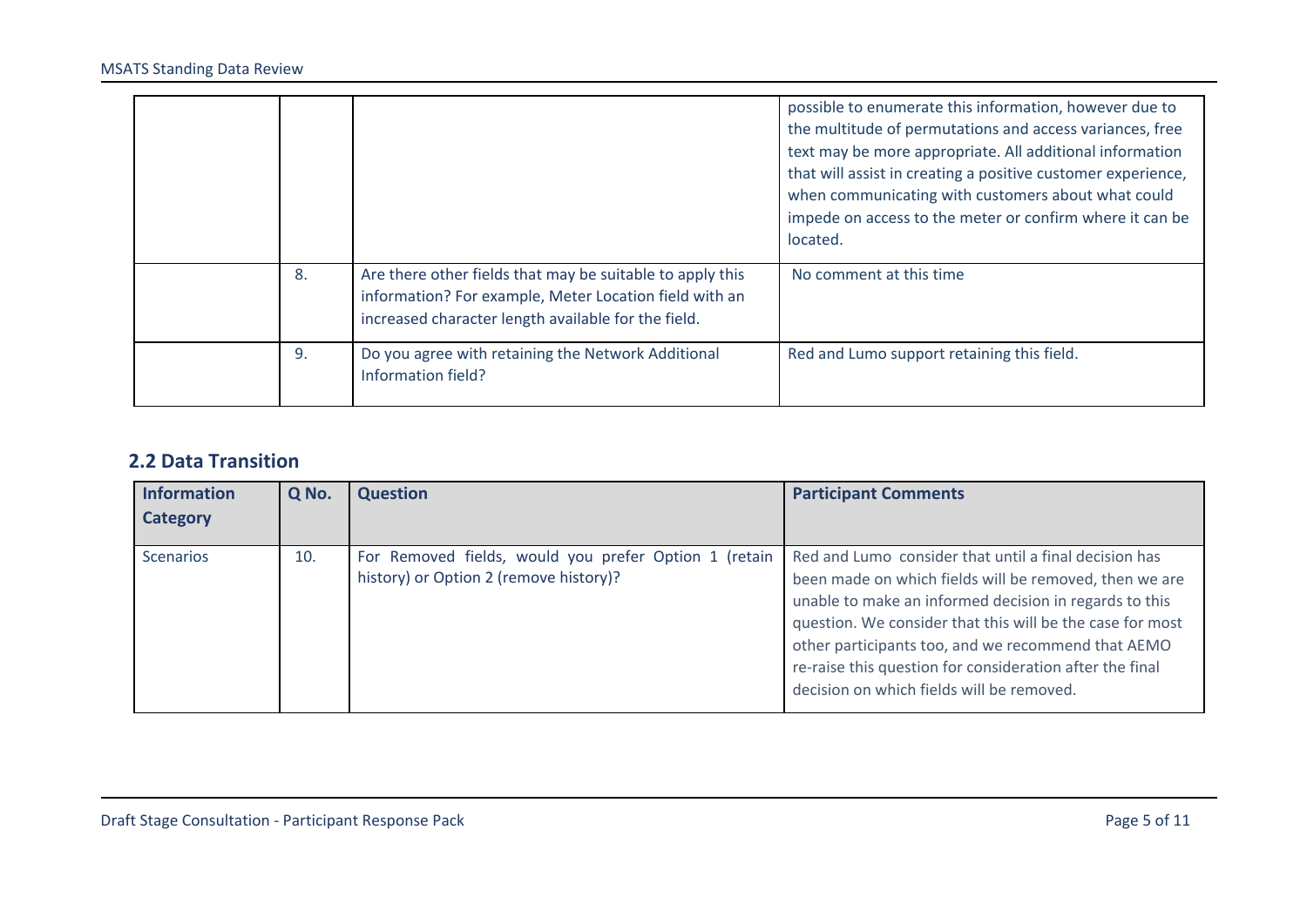| Scenario 2: Add a<br>new field<br>(Proposed Fields)     | 11. | For Added fields, would you prefer Option 1, 2a, 2b, 2c, 3, 4<br>or 5?                             | Red and Lumo consider that until a final decision has<br>been made on which fields will be added, then we are<br>unable to make an informed decision in regards to this<br>question. We consider that this will be the case for most<br>other participants too, and we recommend that AEMO<br>re-raise this question for consideration after the final<br>decision on which fields will be removed.   |
|---------------------------------------------------------|-----|----------------------------------------------------------------------------------------------------|-------------------------------------------------------------------------------------------------------------------------------------------------------------------------------------------------------------------------------------------------------------------------------------------------------------------------------------------------------------------------------------------------------|
|                                                         | 12. | If you choose Option 2a, please choose between i(a) or i(b)<br>and provide answers for ii.         |                                                                                                                                                                                                                                                                                                                                                                                                       |
|                                                         | 13. | If you choose Option 2b, please choose between i(a) or i(b)<br>and provide answers for ii and iii. |                                                                                                                                                                                                                                                                                                                                                                                                       |
|                                                         | 14. | If you choose Option 2c, please choose between for i(a) or<br>$i(b)$ .                             |                                                                                                                                                                                                                                                                                                                                                                                                       |
|                                                         | 15. | Do you have any further comment regarding the above?                                               |                                                                                                                                                                                                                                                                                                                                                                                                       |
| Scenario 3:<br>Amend an<br>existing field (To<br>Amend) | 16. | For Amended fields, would you prefer Option 1, 2a, 2b, 3, 4<br>or $5?$                             | Red and Lumo consider that until a final decision has<br>been made on which fields will be amended, then we are<br>unable to make an informed decision in regards to this<br>question. We consider that this will be the case for most<br>other participants too, and we recommend that AEMO<br>re-raise this question for consideration after the final<br>decision on which fields will be removed. |
|                                                         | 17. | If you choose Option 2a, please choose between i(a) or i(b)<br>and provide answers for ii.         |                                                                                                                                                                                                                                                                                                                                                                                                       |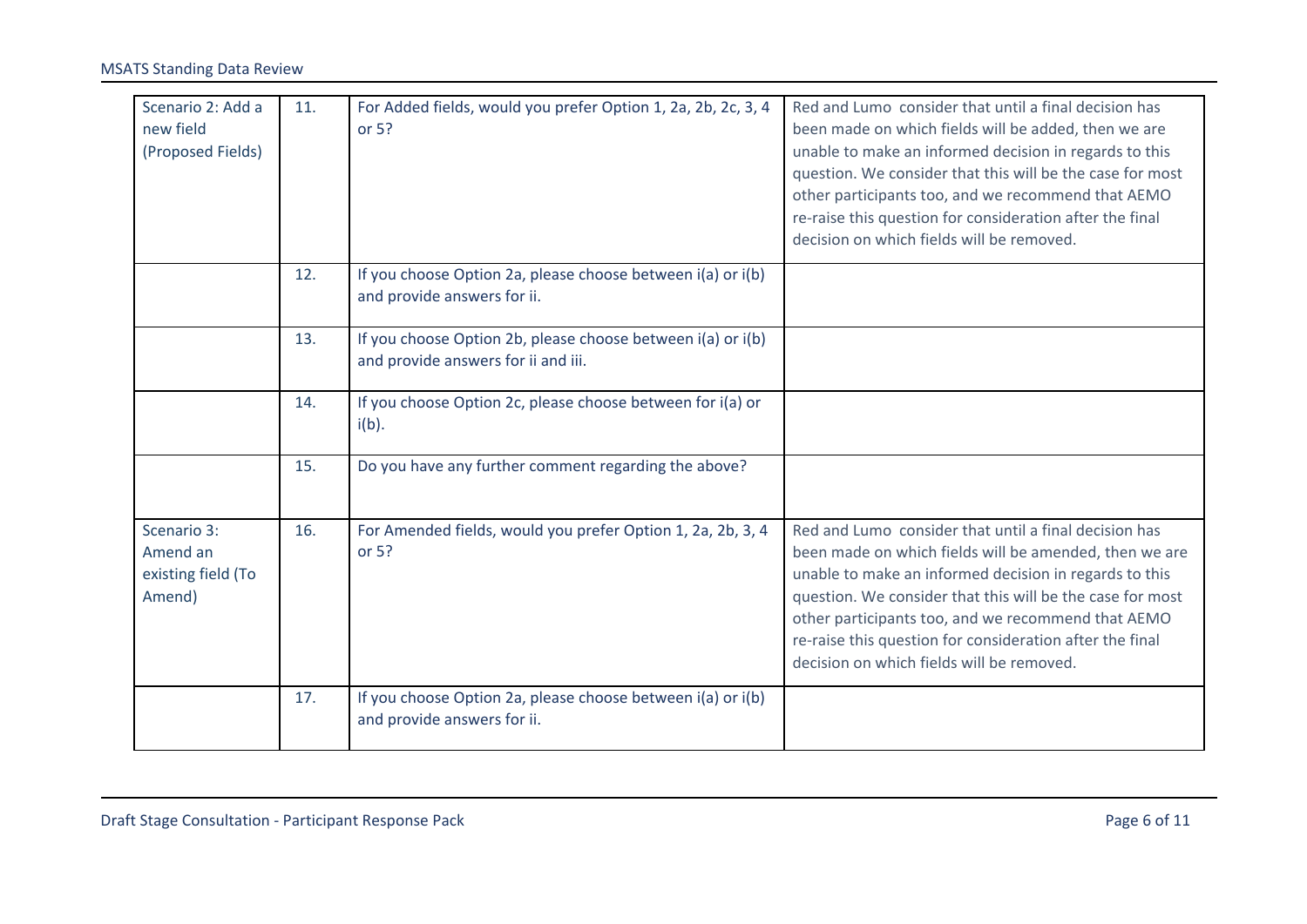|                                                   | 18. | If you choose Option 2b, please choose between $i(a)$ or $i(b)$<br>and provide answers for ii and iii. |                                                                                                                                                                                                                                                                                                                                                                                                                             |
|---------------------------------------------------|-----|--------------------------------------------------------------------------------------------------------|-----------------------------------------------------------------------------------------------------------------------------------------------------------------------------------------------------------------------------------------------------------------------------------------------------------------------------------------------------------------------------------------------------------------------------|
|                                                   | 19. | Please provide any further details required                                                            |                                                                                                                                                                                                                                                                                                                                                                                                                             |
| Outbound<br><b>Notification</b><br><b>Options</b> | 20. | For Outbound Notifications, would you prefer Option 1, 1a,<br>2, or 3?                                 | Red and Lumo consider that until a final decision has<br>been made on which fields will be added, removed or<br>modified, then we are unable to make an informed<br>decision in regards to this question. We consider that this<br>will be the case for most other participants too, and we<br>recommend that AEMO re-raise this question for<br>consideration after the final decision on which fields will<br>be removed. |
|                                                   | 21. | Do you have an alternate method of receiving Outbound<br>Notifications? If so, please provide details  |                                                                                                                                                                                                                                                                                                                                                                                                                             |

#### <span id="page-6-0"></span>**2.3 Other Matters**

| <b>Information</b><br><b>Category</b> | Q No. | <b>Question</b>                            | <b>Participant Comments</b>                                                                                                                                                                                                                                                                                                                                                                       |
|---------------------------------------|-------|--------------------------------------------|---------------------------------------------------------------------------------------------------------------------------------------------------------------------------------------------------------------------------------------------------------------------------------------------------------------------------------------------------------------------------------------------------|
| <b>Consumer Data</b><br>Right         | 22.   | Do you agree with the proposed new fields? | No, Red and Lumo do not agree with the addition of<br>these new fields. The information pertains specifically to<br>the customer themselves, and therefore should not be<br>stored in MSATS. It is sensitive information that if<br>misused or not subject to adequate controls, could<br>jeopardise the privacy and/or safety of a consumer (in<br>the context of family violence, for example). |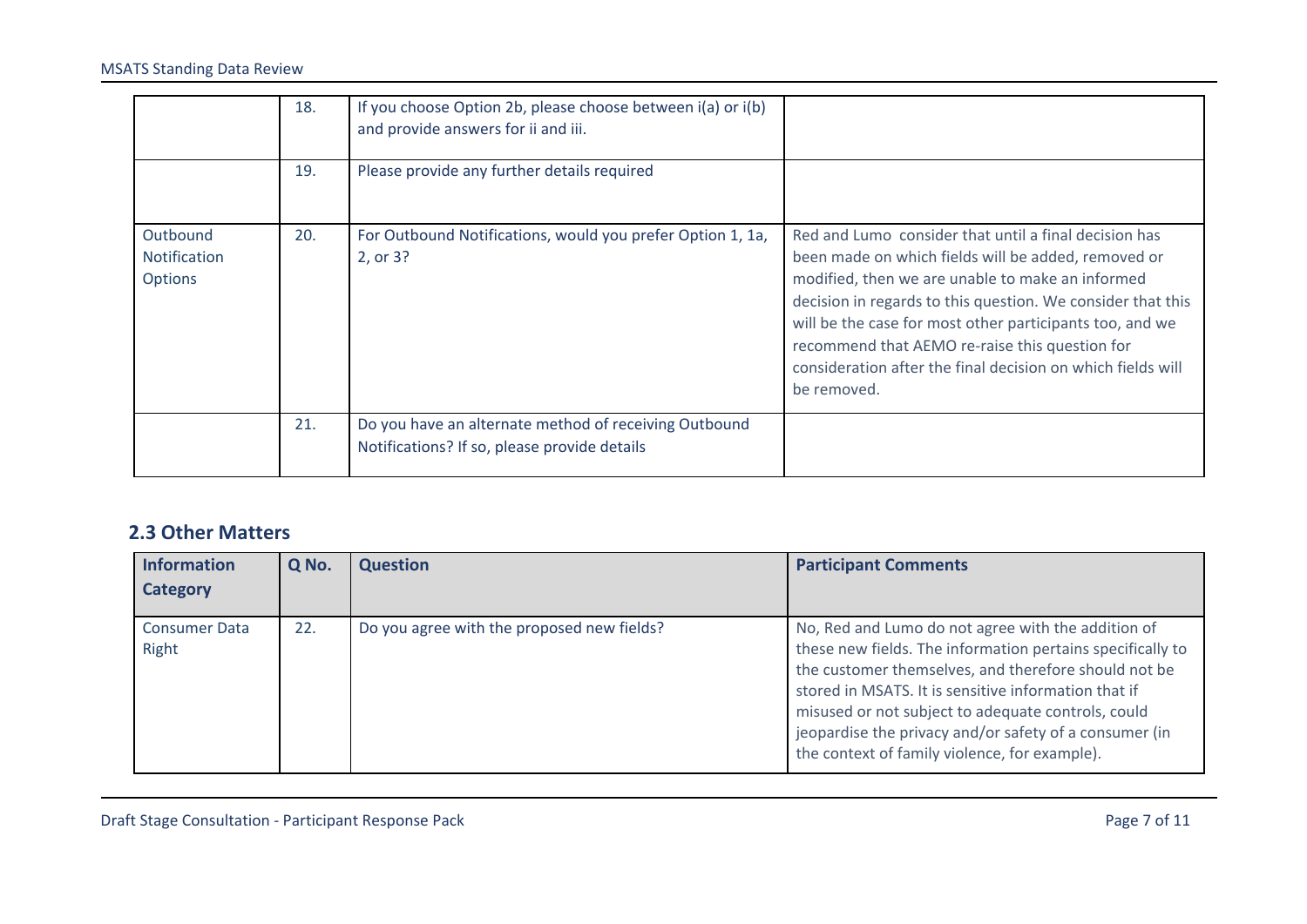|     |                                                                                                                                                                                                            | Unlike authorised retailers, there are currently no<br>provisions that apply to AEMO/MSATS to hold personal<br>information. While this will likely be a focus of the<br>forthcoming CDR Rules and of any technical standards<br>for the transfer of data between holders and recipients,<br>we cannot support the proposed new fields until this has<br>been adequately addressed and until all parties with<br>access to MSATS have obligations regarding consumer<br>protections and personal information.<br>This is also consistent with the legal advice that AEMO<br>sought on the life support flag.                                                                                                                                                                                                                                       |
|-----|------------------------------------------------------------------------------------------------------------------------------------------------------------------------------------------------------------|---------------------------------------------------------------------------------------------------------------------------------------------------------------------------------------------------------------------------------------------------------------------------------------------------------------------------------------------------------------------------------------------------------------------------------------------------------------------------------------------------------------------------------------------------------------------------------------------------------------------------------------------------------------------------------------------------------------------------------------------------------------------------------------------------------------------------------------------------|
| 23. | What types of scenarios $-$ including specific examples $-$<br>could be envisaged which would raise complexities whose<br>resolution would be required in order to achieve the data<br>sharing objectives? | As per above, Red and Lumo object to these new fields<br>to be added in MSATS.                                                                                                                                                                                                                                                                                                                                                                                                                                                                                                                                                                                                                                                                                                                                                                    |
| 24. | What sorts of consequences - including potential<br>unintended consequences - may need to be considered in<br>respect of these fields?                                                                     | Having these fields in MSATS would be seen as a breach<br>of personal customer information (and therefore is<br>confidential) under current energy rules and established<br>privacy framework. There could be numerous reasons<br>for a change in the number or status of an account<br>holder at a particular property. For example, a joint<br>account holder may be removing themselves from a<br>family violence situation and the inadvertent disclosure<br>of a change to personal details could jeopardise their<br>safety. Retailers have strict controls in place to ensure<br>that all consumer data is protected in all situations.<br>The framework to ensure consumers' privacy and safety<br>is maintained in all situations and which applies equal<br>obligations to all CDR participants (including AEMO) does<br>not yet exist. |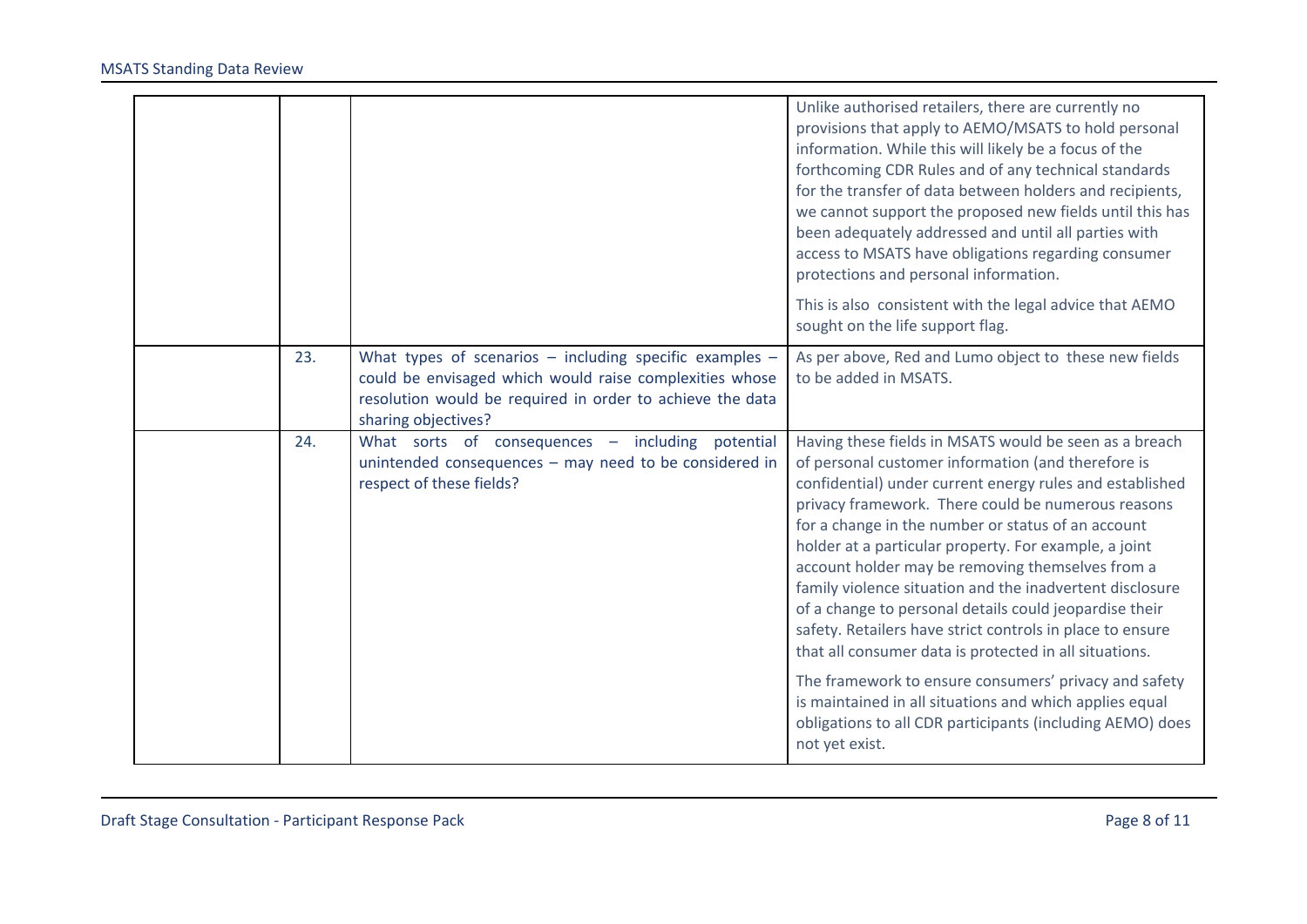| 25. | Do you agree with the timeframe for updating the data in<br>these fields?                                                                                                                                                                                                                                                                                                                                                              | We do not agree with these fields being included, as such<br>we have no comment on timeframe.                                                                                                                                                                                                                                                                                                                                                                                                                                                 |
|-----|----------------------------------------------------------------------------------------------------------------------------------------------------------------------------------------------------------------------------------------------------------------------------------------------------------------------------------------------------------------------------------------------------------------------------------------|-----------------------------------------------------------------------------------------------------------------------------------------------------------------------------------------------------------------------------------------------------------------------------------------------------------------------------------------------------------------------------------------------------------------------------------------------------------------------------------------------------------------------------------------------|
| 26. | Are there other suggestions to help meet the ACCC's<br>objective?                                                                                                                                                                                                                                                                                                                                                                      | AEMO and the ACCC must consult extensively with<br>retailers, consumer representatives and other<br>stakeholders to develop a regulatory framework that<br>achieves its objective while maintaining consumers'<br>privacy and safety. This includes Rules relating to the<br>authorisation of data recipients, the nature of consumer<br>consent and data handling, in addition to safe and secure<br>arrangements for the collection, retention and transfer<br>of consumer data.                                                            |
| 27. | Given this change commenced on 1 December 2017, to<br>what extent are you seeing issues with the population of<br>the NTC?                                                                                                                                                                                                                                                                                                             | Red and Lumo believe the accurate population of NTC is<br>a major issue which needs to be addressed. It is not only<br>a question of volume of incorrectly updated NTCs, but<br>also the work which needs to be undertaken after the<br>NTC has been rectified. This will impact on not only the<br>retailer who needs to rectify the information in their billing<br>systems, but also has a direct impact on the customers<br>themselves. All further compounded if the issue is not<br>picked and fixed in a timely manner.                |
| 28. | If AEMO was to review the obligations on NTC, out of the<br>options proposed, which do you see being the most<br>effective to address the current issues experienced. Please<br>provide reasons as to why you think the options you've<br>chosen would address the issue.<br>a) Compliance options for MPB performance for<br>incorrectly populating NTC<br>b) Retailer obligations to inform the MC and MPB of the<br>appropriate NTC | Red and Lumo support options a), c) and d). Whilst we<br>agree that the LNSP could be made responsible for this<br>field, we also believe that the MPB should have a<br>responsibility of updating the NTC whenever they make<br>changes to the meter register. Therefore reinforcing the<br>MPB's responsibility through compliance options, and<br>assigning timing obligations on Networks to ensure the<br>NTC field is correctly populated or fixed, will ensure that<br>the NTC field is correctly populated and in a timely<br>manner. |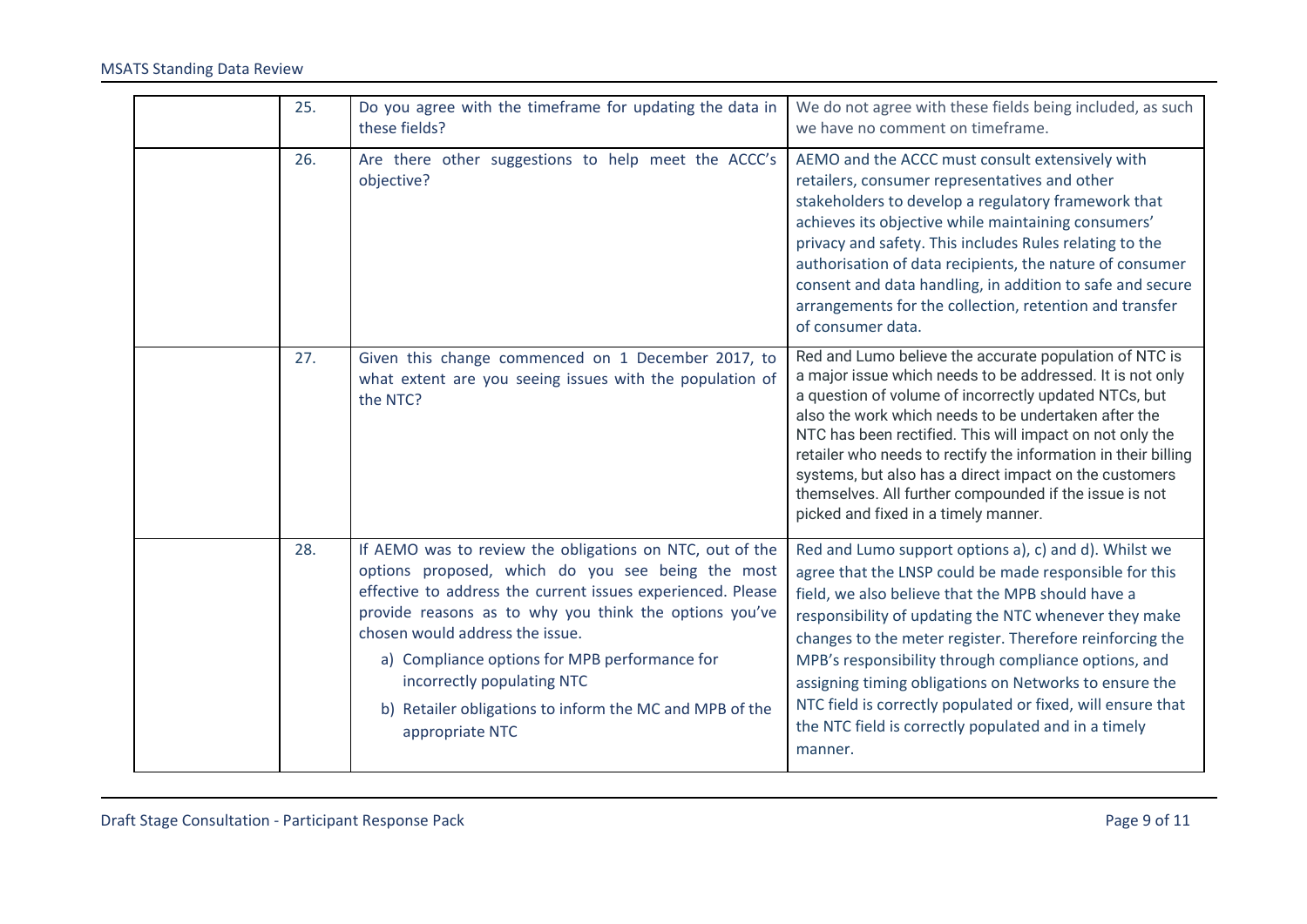|     | c) Network obligations to correct an incorrectly<br>populated NTC within three business days; and or<br>d) If networks are provided the obligation to populate<br>NTC then they will have only three business days to<br>correctly populate this after the metering installation<br>details are provided by the MPB, this will ensure<br>there are not additional delays to the commissioning<br>of the meter in MSATS | We do not support having an obligation on the retailer to<br>advise the MPB or MC of the appropriate NTC, as the<br>retailer is not the owner of this field.                                                                                                                                                                                                                                                                                                                                                                                              |
|-----|------------------------------------------------------------------------------------------------------------------------------------------------------------------------------------------------------------------------------------------------------------------------------------------------------------------------------------------------------------------------------------------------------------------------|-----------------------------------------------------------------------------------------------------------------------------------------------------------------------------------------------------------------------------------------------------------------------------------------------------------------------------------------------------------------------------------------------------------------------------------------------------------------------------------------------------------------------------------------------------------|
| 29. | Do you have any comments on the options provided by<br><b>Endeavour Energy?</b>                                                                                                                                                                                                                                                                                                                                        | Option 1: If the MPB makes changes to the meter<br>register record, which would then require the NTC to be<br>changed, how will the MPB advise the LNSP of the<br>required to be updated to? We believe there should be<br>an obligation on the MPB to update the NTC in the event<br>of works they have undertaken themselves, such as<br>metering change.<br>We do not support option 2. As pointed out by AEMO,<br>the level where the NTC should be captured is at the<br>meter level and not NMI to account for when there may<br>be multiple NTC's. |

# <span id="page-9-0"></span>**3. Proposed Changes in MSATS Procedures - WIGS**

| <b>Section No/Field Name</b> | <b>Participant Comments</b> |
|------------------------------|-----------------------------|
|                              |                             |